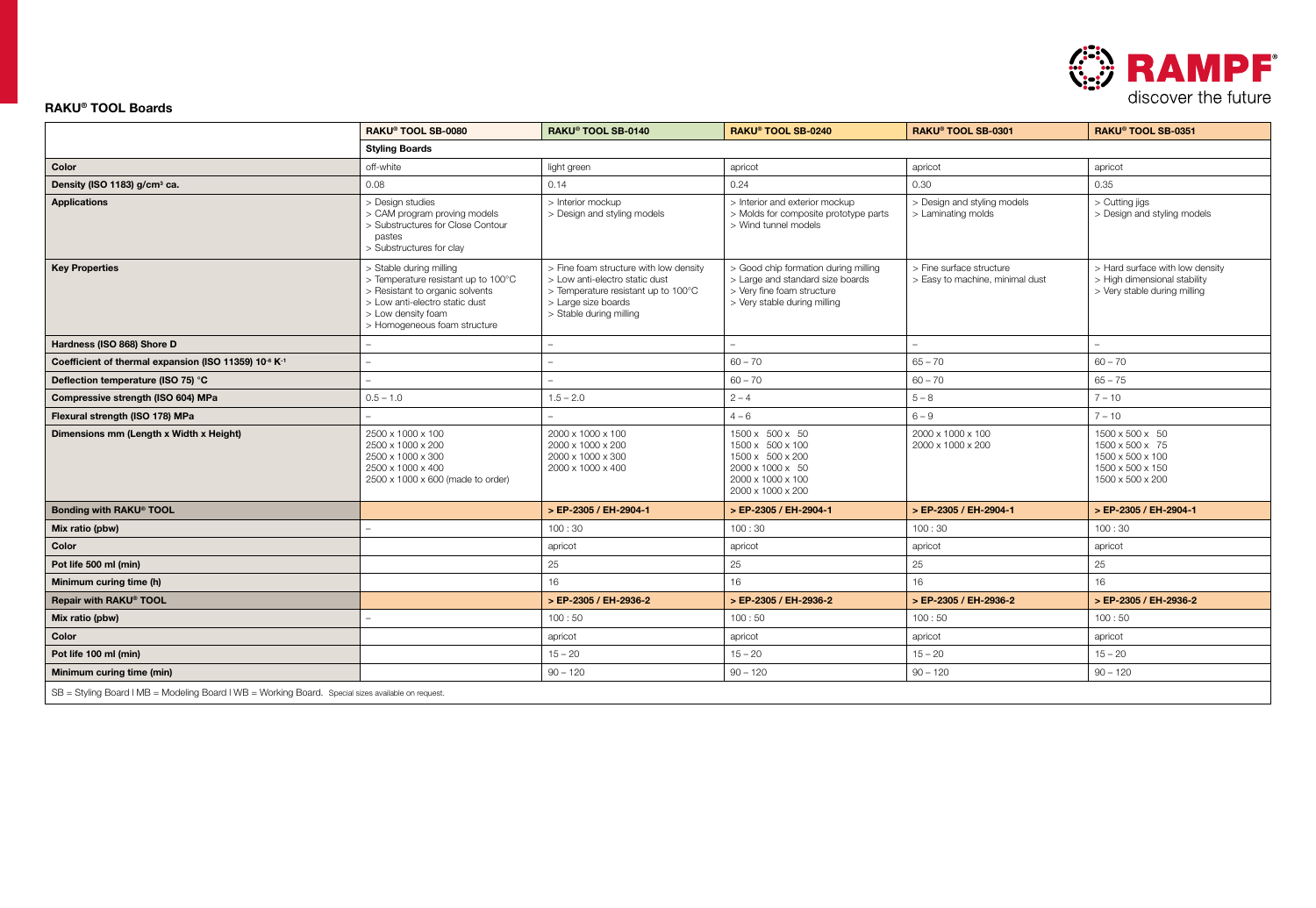|                                                                              | RAKU® TOOL SB-0470                                                                                                                                                                              | RAKU® TOOL FP-0590                                                                                                                                                                                        | RAKU® TOOL MB-0600                                                                                                                   | RAKU® TOOL MB-0670                                                                                                                                                                                                  |  |
|------------------------------------------------------------------------------|-------------------------------------------------------------------------------------------------------------------------------------------------------------------------------------------------|-----------------------------------------------------------------------------------------------------------------------------------------------------------------------------------------------------------|--------------------------------------------------------------------------------------------------------------------------------------|---------------------------------------------------------------------------------------------------------------------------------------------------------------------------------------------------------------------|--|
|                                                                              | <b>Styling Boards</b>                                                                                                                                                                           | <b>Flame Retardant Panel</b>                                                                                                                                                                              | <b>Modeling Boards</b>                                                                                                               |                                                                                                                                                                                                                     |  |
| Color                                                                        | apricot                                                                                                                                                                                         | beige                                                                                                                                                                                                     | brown                                                                                                                                | brown                                                                                                                                                                                                               |  |
| Density (ISO 1183) g/cm <sup>3</sup> ca.                                     | 0.47                                                                                                                                                                                            | 0.6                                                                                                                                                                                                       | 0.60                                                                                                                                 | 0.67                                                                                                                                                                                                                |  |
| <b>Applications</b>                                                          | > Architectural models<br>> Interior and exterior mockup<br>> Master models<br>> Molds for composite prototype parts<br>> Thermoforming tools<br>> Water channel models<br>> Wind tunnel models | > Decorative and interior parts which<br>require flame retardance                                                                                                                                         | > General purpose master models<br>> Models and molds<br>> Trimming jigs                                                             | > Master models<br>> Master models for composite molds<br>> Molds for composite prototype parts<br>> Architectural models<br>> Wind tunnel models<br>> Water channel models<br>> Thermoforming tools for prototypes |  |
| <b>Key Properties</b>                                                        | > Easy to seal and varnish<br>> Finest foam structure<br>> Good chip formation during milling<br>> Higher mechanical strength<br>> Very stable during milling                                   | > European fire class certification, Class<br>C-s2, d0, EN 13501-1<br>> Flame retardant<br>> Fine surface structure<br>> Good milling characteristics<br>> Low linear coefficient of thermal<br>expansion | > Fine surface structure<br>> Easy to shape and machine<br>> Easy to seal and varnish<br>> Wide range of thicknesses                 | > Fine surface structure<br>> Excellent milling characteristics<br>> Easy to seal and varnish<br>> Good temperature resistance<br>> Standard modeling board<br>> Wide range of thicknesses                          |  |
| Hardness (ISO 868) Shore D                                                   |                                                                                                                                                                                                 | $50 - 55$                                                                                                                                                                                                 | $50 - 55$                                                                                                                            | $60 - 65$                                                                                                                                                                                                           |  |
| Coefficient of thermal expansion (ISO 11359) 10 <sup>6</sup> K <sup>-1</sup> | $70 - 75$                                                                                                                                                                                       | $35 - 40$                                                                                                                                                                                                 | $50 - 55$                                                                                                                            | $50 - 55$                                                                                                                                                                                                           |  |
| Deflection temperature (ISO 75) °C                                           | $75 - 80$                                                                                                                                                                                       | $70 - 75$                                                                                                                                                                                                 | $70 - 75$                                                                                                                            | $75 - 80$                                                                                                                                                                                                           |  |
| Compressive strength (ISO 604) MPa                                           | $10 - 15$                                                                                                                                                                                       | $20 - 25$                                                                                                                                                                                                 | $15 - 20$                                                                                                                            | $15 - 20$                                                                                                                                                                                                           |  |
| Flexural strength (ISO 178) MPa                                              | $10 - 15$                                                                                                                                                                                       | $20 - 25$                                                                                                                                                                                                 | $15 - 20$                                                                                                                            | $20 - 25$                                                                                                                                                                                                           |  |
| Dimensions mm (Length x Width x Height)                                      | 1500 x 500 x 50<br>1500 x 500 x 75<br>1500 x 500 x 100<br>1500 x 500 x 150<br>1500 x 500 x 200                                                                                                  | 1500 x 500 x 50<br>Further dimensions on request.                                                                                                                                                         | 1500 x 500 x 25<br>1500 x 500 x 30<br>1500 x 500 x 50<br>1500 x 500 x 75<br>1500 x 500 x 100<br>1500 x 500 x 150<br>1500 x 500 x 200 | 1500 x 500 x 25<br>1500 x 500 x 30<br>1500 x 500 x 50<br>1500 x 500 x 75<br>1500 x 500 x 100<br>1500 x 500 x 150<br>1500 x 500 x 200                                                                                |  |
| Bonding with RAKU® TOOL                                                      | > EP-2305 / EH-2904-1                                                                                                                                                                           | > PP-3359 / PH-3905                                                                                                                                                                                       | > EP-2306 / EH-2904-1                                                                                                                | > EP-2306 / EH-2904-1                                                                                                                                                                                               |  |
| Mix ratio (pbw)                                                              | 100:30                                                                                                                                                                                          | 100:30                                                                                                                                                                                                    | 100:30                                                                                                                               | 100:30                                                                                                                                                                                                              |  |
| Color                                                                        | apricot                                                                                                                                                                                         | beige                                                                                                                                                                                                     | brown                                                                                                                                | brown                                                                                                                                                                                                               |  |
| Pot life 500 ml (min)                                                        | 25                                                                                                                                                                                              | $5 - 8$                                                                                                                                                                                                   | 35                                                                                                                                   | 35                                                                                                                                                                                                                  |  |
| Minimum curing time (h)                                                      | 16                                                                                                                                                                                              | $\overline{4}$                                                                                                                                                                                            | 16                                                                                                                                   | 16                                                                                                                                                                                                                  |  |
| Repair with RAKU® TOOL                                                       | > EP-2305 / EH-2936-2                                                                                                                                                                           |                                                                                                                                                                                                           | > EP-2306 / EH-2936-2                                                                                                                | > EP-2306 / EH-2936-2                                                                                                                                                                                               |  |
| Mix ratio (pbw)                                                              | 100:50                                                                                                                                                                                          |                                                                                                                                                                                                           | 100:50                                                                                                                               | 100:50                                                                                                                                                                                                              |  |
| Color                                                                        | apricot                                                                                                                                                                                         | Repair with adhesive bonded inserts                                                                                                                                                                       | brown                                                                                                                                | brown                                                                                                                                                                                                               |  |
| Pot life 100 ml (min)                                                        | $15 - 20$                                                                                                                                                                                       |                                                                                                                                                                                                           | $15 - 20$                                                                                                                            | $15 - 20$                                                                                                                                                                                                           |  |
| Minimum curing time (min)                                                    | $90 - 120$                                                                                                                                                                                      |                                                                                                                                                                                                           | $90 - 120$                                                                                                                           | $90 - 120$                                                                                                                                                                                                          |  |
| SB = Styling Board   MB = Modeling Board   WB = Working Board.               |                                                                                                                                                                                                 |                                                                                                                                                                                                           |                                                                                                                                      |                                                                                                                                                                                                                     |  |

# RAMPF Tooling Solutions GmbH & Co. KG

Robert-Bosch-Straße 8-10 l 72661 Grafenberg | Germany T +49.7123.9342-1600 l F +49.7123.9342-1666 E tooling.solutions@rampf-group.com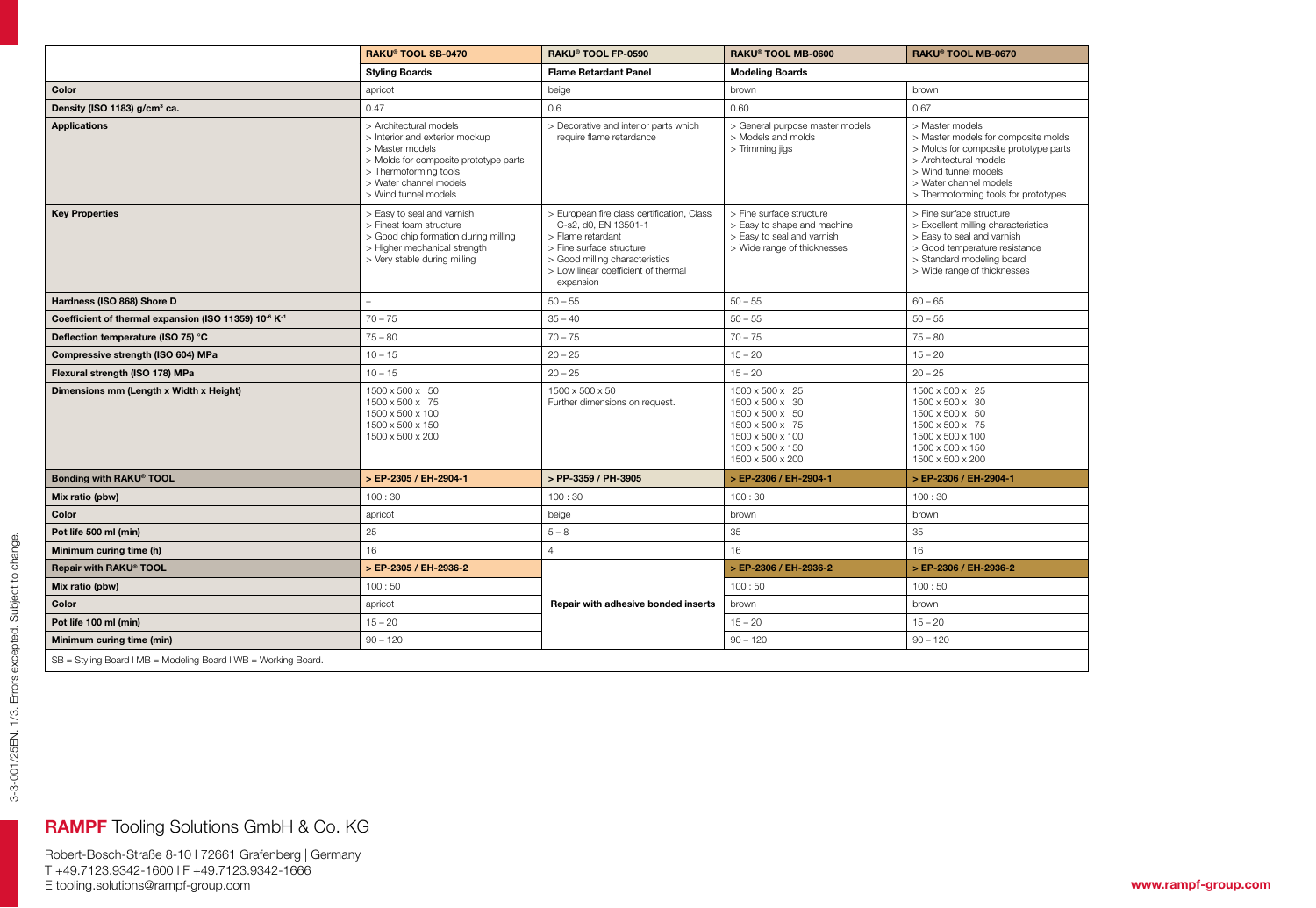

### RAKU® TOOL Boards

|                                                                                                                                      | RAKU® TOOL MB-0720                                                                                                                                                                                                                          | RAKU® TOOL WB-0801<br>RAKU® TOOL WB-0691<br>RAKU® TOOL WB-0700                                                                                                                            |                                                                                                                                                                                                                                                                                                                                                                                | RAKU® TOOL WB-0890                                                                             |                                                                                                                                             |  |
|--------------------------------------------------------------------------------------------------------------------------------------|---------------------------------------------------------------------------------------------------------------------------------------------------------------------------------------------------------------------------------------------|-------------------------------------------------------------------------------------------------------------------------------------------------------------------------------------------|--------------------------------------------------------------------------------------------------------------------------------------------------------------------------------------------------------------------------------------------------------------------------------------------------------------------------------------------------------------------------------|------------------------------------------------------------------------------------------------|---------------------------------------------------------------------------------------------------------------------------------------------|--|
|                                                                                                                                      | <b>Modeling Boards</b>                                                                                                                                                                                                                      | <b>Working Boards</b>                                                                                                                                                                     |                                                                                                                                                                                                                                                                                                                                                                                |                                                                                                |                                                                                                                                             |  |
| Color                                                                                                                                | brown                                                                                                                                                                                                                                       | gray                                                                                                                                                                                      | blue                                                                                                                                                                                                                                                                                                                                                                           | light green                                                                                    | dark blue                                                                                                                                   |  |
| Density (ISO 1183) g/cm <sup>3</sup> ca.                                                                                             | 0.72                                                                                                                                                                                                                                        | 0.80                                                                                                                                                                                      | 0.69                                                                                                                                                                                                                                                                                                                                                                           | 0.70<br>0.89                                                                                   |                                                                                                                                             |  |
| <b>Applications</b>                                                                                                                  | > Data control models<br>> Master models for tires<br>> Thermoforming tools for prototypes<br>> Molds for composite prototype parts<br>> Architectural models<br>> Assembly jigs for plastic parts<br>> Checking fixtures for plastic parts | > Foundry models for prototypes<br>> Jigs and fixtures for plastic parts<br>> Thermoforming tools                                                                                         | > Lay-up tools for low temperature<br>> Lay-up tools for prepregs<br>> Thermoforming tools<br>prepregs<br>> Thermoforming tools                                                                                                                                                                                                                                                |                                                                                                | > Lay-up tools for low temperature<br>prepregs<br>> Thermoforming tools                                                                     |  |
| <b>Key Properties</b>                                                                                                                | > Very fine surface structure<br>> Excellent milling characteristics<br>> High edge strength<br>> Wide range of thicknesses<br>> Good dimensional stability<br>> Good temperature resistance                                                | > Good solvent resistance<br>> High heat deflection temperature<br>with low density<br>> High mechanical strength with low<br>density<br>> Low linear coefficient of thermal<br>expansion | > Temperature resistant up to 110°C<br>> Temperature resistant up to 130°C<br>> Low linear coefficient of thermal<br>> Dimensionally stable after post-cure<br>> Low linear coefficient of thermal<br>expansion<br>> Low odor during milling<br>expansion<br>> Stable during milling<br>> Excellent milling characteristics<br>> Fine surface structure<br>> Very fine surface |                                                                                                | > Very fine surface structure<br>> Good dimensional stability<br>> Temperature resistant up to 110°C<br>> Excellent milling characteristics |  |
| Hardness (ISO 868) Shore D                                                                                                           | $60 - 65$                                                                                                                                                                                                                                   | $65 - 70$                                                                                                                                                                                 | $70 - 75$                                                                                                                                                                                                                                                                                                                                                                      | $70 - 75$                                                                                      | $75 - 80$                                                                                                                                   |  |
| Coefficient of thermal expansion (ISO 11359) 10 <sup>6</sup> K <sup>-1</sup>                                                         | $50 - 55$                                                                                                                                                                                                                                   | $45 - 50$                                                                                                                                                                                 | $35 - 45$                                                                                                                                                                                                                                                                                                                                                                      | $35 - 45$                                                                                      | $35 - 45$                                                                                                                                   |  |
| Deflection temperature (ISO 75) °C                                                                                                   | $75 - 80$                                                                                                                                                                                                                                   | $85 - 90$                                                                                                                                                                                 | $100 - 110$<br>$130 - 140$                                                                                                                                                                                                                                                                                                                                                     |                                                                                                | $100 - 110$                                                                                                                                 |  |
| Compressive strength (ISO 604) MPa                                                                                                   | $20 - 25$                                                                                                                                                                                                                                   | $40 - 45$                                                                                                                                                                                 | $50 - 60$<br>$50 - 55$                                                                                                                                                                                                                                                                                                                                                         |                                                                                                | $60 - 70$                                                                                                                                   |  |
| Flexural strength (ISO 178) MPa                                                                                                      | $25 - 30$                                                                                                                                                                                                                                   | $35 - 40$                                                                                                                                                                                 | $30 - 40$<br>$25 - 35$                                                                                                                                                                                                                                                                                                                                                         |                                                                                                | $40 - 50$                                                                                                                                   |  |
| Dimensions mm (Length x Width x Height)                                                                                              | 1500 x 500 x 25<br>1500 x 500 x 30<br>1500 x 500 x 50<br>1500 x 500 x 75<br>1500 x 500 x 100<br>1500 x 500 x 150<br>1500 x 500 x 200                                                                                                        | 1500 x 500 x 25<br>1500 x 500 x 50<br>1500 x 500 x 75<br>1500 x 500 x 100                                                                                                                 | 1500 x 500 x 50<br>1500 x 500 x 75<br>1500 x 500 x 100<br>1500 x 500 x 150 (made to order)<br>1500 x 500 x 200 (made to order)                                                                                                                                                                                                                                                 | 1500 x 500 x 50<br>1500 x 500 x 75<br>1500 x 500 x 100<br>1500 x 500 x 150<br>1500 x 500 x 200 | 1500 x 500 x 50<br>1500 x 500 x 75<br>1500 x 500 x 100<br>1500 x 500 x 150                                                                  |  |
| Bonding with RAKU® TOOL                                                                                                              | > EP-2306 / EH-2904-1                                                                                                                                                                                                                       | > EP-2306 / EH-2904-1                                                                                                                                                                     | > EP-2303 / EH-2934-1                                                                                                                                                                                                                                                                                                                                                          | > EP-2304 / EH-2934-1                                                                          | > EP-2303 / EH-2934-1                                                                                                                       |  |
| Mix ratio (pbw)                                                                                                                      | 100:30                                                                                                                                                                                                                                      | 100:30                                                                                                                                                                                    | 100:20                                                                                                                                                                                                                                                                                                                                                                         | 100:20                                                                                         | 100:20                                                                                                                                      |  |
| Color                                                                                                                                | brown                                                                                                                                                                                                                                       | brown                                                                                                                                                                                     | blue                                                                                                                                                                                                                                                                                                                                                                           | light green                                                                                    | blue                                                                                                                                        |  |
| Pot life 500 ml (min)                                                                                                                | 35                                                                                                                                                                                                                                          | 35                                                                                                                                                                                        | $50 - 60$                                                                                                                                                                                                                                                                                                                                                                      | $50 - 60$                                                                                      | $50 - 60$                                                                                                                                   |  |
| Minimum curing time (h)                                                                                                              | 16                                                                                                                                                                                                                                          | 16                                                                                                                                                                                        | 16                                                                                                                                                                                                                                                                                                                                                                             | 16                                                                                             | 16                                                                                                                                          |  |
| Repair with RAKU® TOOL                                                                                                               | > EP-2306 / EH-2936-2                                                                                                                                                                                                                       | > EP-2306 / EH-2936-2                                                                                                                                                                     | > EP-2303 / EH-2936-2                                                                                                                                                                                                                                                                                                                                                          | > EP-2304 / EH-2936-2                                                                          | > EP-2303 / EH-2936-2                                                                                                                       |  |
| Mix ratio (pbw)                                                                                                                      | 100:50                                                                                                                                                                                                                                      | 100:50                                                                                                                                                                                    | 100:50                                                                                                                                                                                                                                                                                                                                                                         | 100:50                                                                                         | 100:50                                                                                                                                      |  |
| Color                                                                                                                                | brown                                                                                                                                                                                                                                       | brown                                                                                                                                                                                     | blue                                                                                                                                                                                                                                                                                                                                                                           | light green                                                                                    | blue                                                                                                                                        |  |
| Pot life 100 ml (min)                                                                                                                | $15 - 20$                                                                                                                                                                                                                                   | $15 - 20$                                                                                                                                                                                 | $15 - 20$                                                                                                                                                                                                                                                                                                                                                                      | $15 - 20$                                                                                      | $15 - 20$                                                                                                                                   |  |
| Minimum curing time (min)                                                                                                            | $90 - 120$                                                                                                                                                                                                                                  | $90 - 120$                                                                                                                                                                                | $90 - 120$                                                                                                                                                                                                                                                                                                                                                                     | $90 - 120$                                                                                     | $90 - 120$                                                                                                                                  |  |
| SB = Styling Board I MB = Modeling Board I WB = Working Board. * Different mix ratios for special mixtures see technical data sheet. |                                                                                                                                                                                                                                             |                                                                                                                                                                                           |                                                                                                                                                                                                                                                                                                                                                                                |                                                                                                |                                                                                                                                             |  |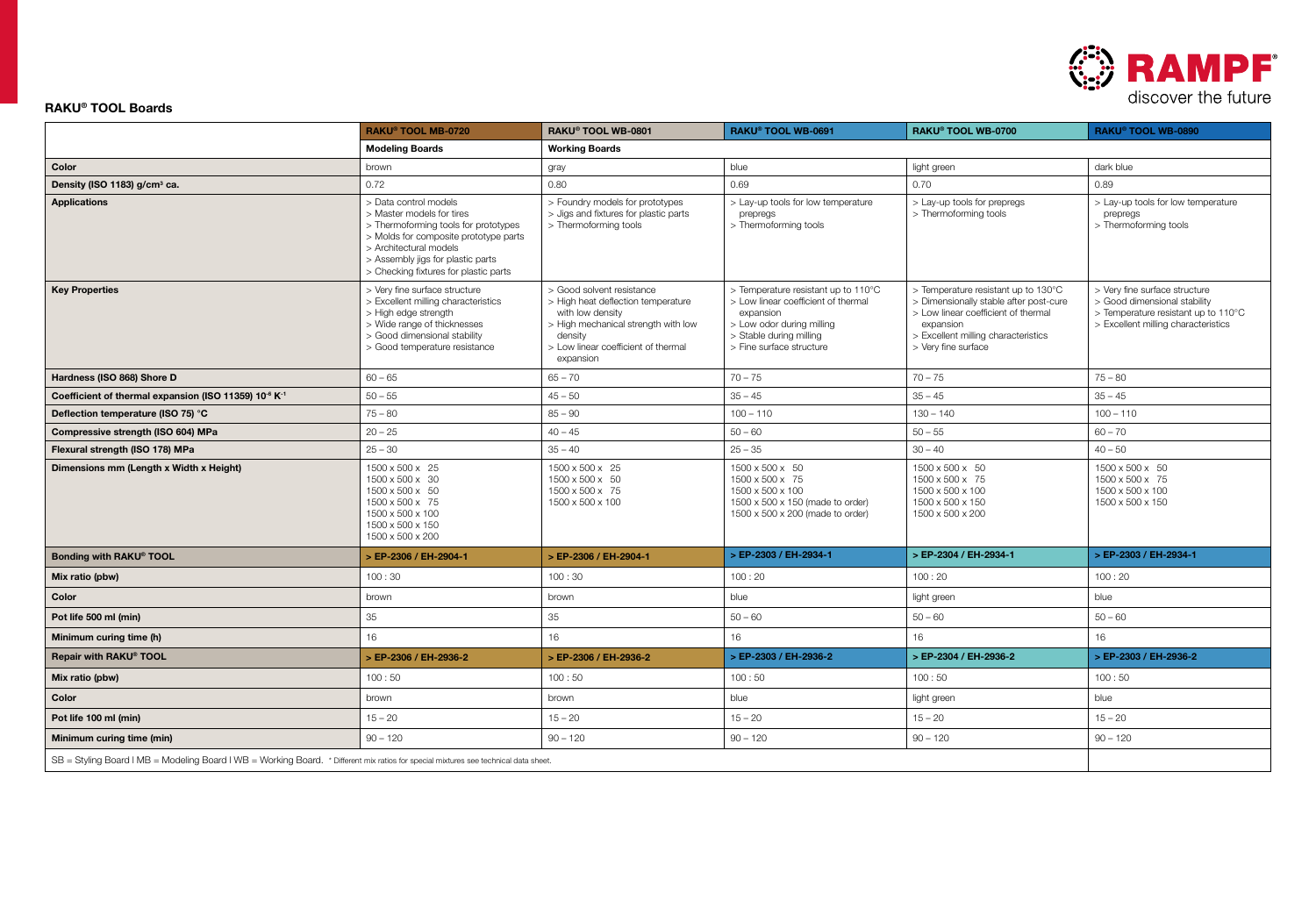|                                                                                                                                      |                                                                                                     | RAKU® TOOL WB-1000<br>RAKU® TOOL WB-1222 |                                                                                                                                                                      | RAKU® TOOL WB-1250        |                                                                                                                                                     | <b>RAKU® TOOL WB-1258</b>   |                                                                                                                                                                   |                             |
|--------------------------------------------------------------------------------------------------------------------------------------|-----------------------------------------------------------------------------------------------------|------------------------------------------|----------------------------------------------------------------------------------------------------------------------------------------------------------------------|---------------------------|-----------------------------------------------------------------------------------------------------------------------------------------------------|-----------------------------|-------------------------------------------------------------------------------------------------------------------------------------------------------------------|-----------------------------|
|                                                                                                                                      | <b>Working Boards</b>                                                                               |                                          |                                                                                                                                                                      |                           |                                                                                                                                                     |                             |                                                                                                                                                                   |                             |
| Color                                                                                                                                | beige, also available in gray (WB-1001)                                                             |                                          | green                                                                                                                                                                |                           | light green                                                                                                                                         |                             | orange                                                                                                                                                            |                             |
| Density (ISO 1183) g/cm <sup>3</sup> ca.                                                                                             | 1.00                                                                                                |                                          | 1.22                                                                                                                                                                 |                           | 1.25                                                                                                                                                |                             | 1.20                                                                                                                                                              |                             |
| <b>Applications</b>                                                                                                                  | > Architectural models<br>> Checking fixtures<br>> Foundry models<br>> Thermoforming tools          |                                          | > Checking fixtures for metal parts<br>> Foundry pattern plates<br>> Hammer tools                                                                                    |                           | > Foundry core boxes<br>> Foundry models<br>> Foundry pattern plates                                                                                |                             | > Pattern plates<br>> Core boxes                                                                                                                                  |                             |
| <b>Key Properties</b>                                                                                                                | > Easy to mill<br>> Low linear coefficient of thermal<br>expansion<br>> Very fine surface structure |                                          | > Good abrasion resistance<br>> Low wear of milling tools<br>> Most proven working board on the<br>market<br>> Resistant to amine<br>> Resistant to dry ice cleaning |                           | > Easy to mill<br>> Low wear of milling tools<br>> Resistant to dry ice cleaning<br>> Excellent abrasion resistance<br>> Excellent amine resistance |                             | > Excellent abrasion resistance<br>> High impact resistance<br>> High edge strength<br>> Excellent milling characteristics<br>> Excellent resistance to chemicals |                             |
| Hardness (ISO 868) Shore D                                                                                                           | $75 - 80$                                                                                           |                                          | $75 - 85$                                                                                                                                                            |                           | $77 - 83$                                                                                                                                           |                             | $80 - 85$                                                                                                                                                         |                             |
| Coefficient of thermal expansion (ISO 11359) 10 <sup>-6</sup> K <sup>-1</sup>                                                        | $50 - 60$                                                                                           |                                          | $80 - 85$                                                                                                                                                            |                           | $70 - 75$                                                                                                                                           |                             | $70 - 75$                                                                                                                                                         |                             |
| Deflection temperature (ISO 75) °C                                                                                                   | $70 - 80$                                                                                           |                                          | $80 - 90$                                                                                                                                                            |                           | $80 - 85$                                                                                                                                           |                             | $70 - 75$ (Tg)                                                                                                                                                    |                             |
| Compressive strength (ISO 604) MPa                                                                                                   | $45 - 50$                                                                                           |                                          | $60 - 70$                                                                                                                                                            |                           | $70 - 80$                                                                                                                                           |                             | $90 - 100$                                                                                                                                                        |                             |
| Flexural strength (ISO 178) MPa                                                                                                      | $45 - 50$                                                                                           |                                          | $70 - 80$                                                                                                                                                            |                           | $90 - 100$                                                                                                                                          |                             | $100 - 110$                                                                                                                                                       |                             |
| Dimensions mm (Length x Width x Height)                                                                                              | 1500 x 500 x 25<br>1500 x 500 x 50<br>1500 x 500 x 75<br>1500 x 500 x 100                           |                                          | 1000 x 500 x 30<br>1000 x 500 x 50<br>1000 x 500 x 75<br>1000 x 500 x 100                                                                                            |                           | 1000 x 500 x 30<br>1000 x 500 x 50<br>1000 x 500 x 75<br>1000 x 500 x 100                                                                           |                             | 1000 x 500 x 30<br>$1000 \times 500 \times 50$<br>1000 x 500 x 75<br>1000 x 500 x 100                                                                             |                             |
| Bonding with RAKU® TOOL                                                                                                              | $>$ PP-3310 /<br>PH-3905                                                                            | $>$ EL-2210 /<br>EH-2910-1*              | $>$ PP-3311 /<br>PH-3905                                                                                                                                             | > EL-2210 /<br>EH-2910-1* | $>$ PP-3350 /<br>PH-3905                                                                                                                            | $>$ EL-2210 /<br>EH-2910-1* | $>$ PP-3358 /<br>PH-3905                                                                                                                                          | $>$ EL-2210 /<br>EH-2910-1* |
| Mix ratio (pbw)                                                                                                                      | 100:50                                                                                              | 100:60                                   | 100:50                                                                                                                                                               | 100:60                    | 100:50                                                                                                                                              | 100:60                      | 100:50                                                                                                                                                            | 100:60                      |
| Color                                                                                                                                | beige                                                                                               | clear                                    | green                                                                                                                                                                | clear                     | light green                                                                                                                                         | clear                       | orange                                                                                                                                                            | clear                       |
| Pot life 500 ml (min)                                                                                                                | $5 - 8$                                                                                             | 60                                       | $5 - 8$                                                                                                                                                              | 60                        | $5 - 8$                                                                                                                                             | 60                          | $5 - 8$                                                                                                                                                           | 60                          |
| Minimum curing time (h)                                                                                                              | $\overline{4}$                                                                                      | 16                                       | $\overline{4}$                                                                                                                                                       | 16                        | $\overline{4}$                                                                                                                                      | 16                          | $\overline{a}$                                                                                                                                                    | 16                          |
| Repair with RAKU® TOOL                                                                                                               |                                                                                                     |                                          |                                                                                                                                                                      |                           |                                                                                                                                                     |                             |                                                                                                                                                                   |                             |
| Mix ratio (pbw)                                                                                                                      | Repair with adhesive bonded<br>inserts                                                              |                                          | Repair with adhesive bonded<br>inserts                                                                                                                               |                           | Repair with adhesive bonded<br>inserts                                                                                                              |                             | Repair with adhesive bonded<br>inserts                                                                                                                            |                             |
| Color                                                                                                                                |                                                                                                     |                                          |                                                                                                                                                                      |                           |                                                                                                                                                     |                             |                                                                                                                                                                   |                             |
| Pot life 100 ml (min)                                                                                                                |                                                                                                     |                                          |                                                                                                                                                                      |                           |                                                                                                                                                     |                             |                                                                                                                                                                   |                             |
| Minimum curing time (min)                                                                                                            |                                                                                                     |                                          |                                                                                                                                                                      |                           |                                                                                                                                                     |                             |                                                                                                                                                                   |                             |
| SB = Styling Board   MB = Modeling Board   WB = Working Board. * Different mix ratios for special mixtures see technical data sheet. |                                                                                                     |                                          |                                                                                                                                                                      |                           |                                                                                                                                                     |                             |                                                                                                                                                                   |                             |

## RAMPF Tooling Solutions GmbH & Co. KG

Robert-Bosch-Straße 8-10 l 72661 Grafenberg | Germany T +49.7123.9342-1600 l F +49.7123.9342-1666 E tooling.solutions@rampf-group.com